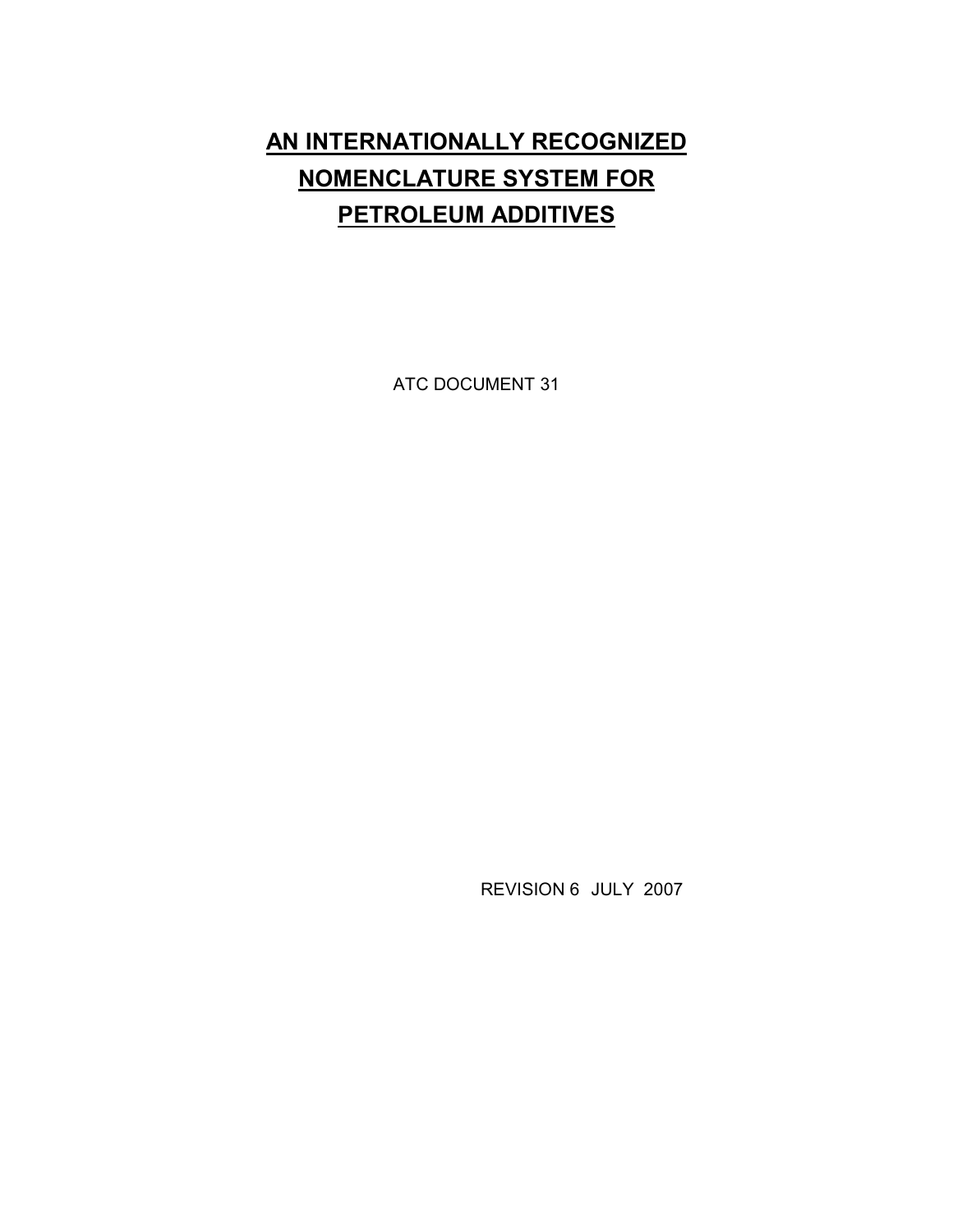# **AN INTERNATIONALLY RECOGNIZED NOMENCLATURE SYSTEM FOR PETROLEUM ADDITIVES**

## **1. BACKGROUND:**

## 1.1 ATC

The ATC (Additives Technical Committee) is the Technical Committee of Petroleum Additive Manufacturers in Europe. It represents a research-intensive industry, generating performance products, i.e. products designed to deliver a particular chemical behaviour rather than to provide a specific chemical composition.

## 1.2 History and Regulatory background

It was noted by J. A. Henry  $1/2$  as recently as 1998 that complex chemical names "are of little value to medical personnel or other health specialists, who generally have only limited knowledge of chemical nomenclature. Simpler names which are familiar to those handling the product or advising on its safe use are therefore more effective in expressing essential safety messages or conveying information for the benefit of employers, employees, emergency services and first aid personnel, and also in general for the medical profession." These views have been expressed in broadly similar terms on a number of occasions over the past few years  $\frac{2,3,4}{2}$ 

The EU's Dangerous Substances Directive  $5/$  (Article 23) indicates that, where chemical names are required on labels, they should be given in one of the designations given in Annex I. If the substance is not yet listed in Annex I, the name must be given using an "internationally recognized designation." Annex I does not only use systematic names and the term internationally recognized designation, is not defined in any EU directive. However, several such systems are widely known, e.g. CAS (Chemical Abstracts Services of the American Chemical Society), IUPAC (International Union of Pure and Applied Chemistry), Colour Index, Pesticides, SDA (Soap and Detergents Association) ATC and INCI (International Nomenclature of Cosmetic Ingredients).

These systems vary greatly in their simplicity and the extent to which they disclose precise chemistry. The ATC nomenclature system, described in this Document, is designed to facilitate disclosure of sufficient information to ensure protection of the environment, and of the health and safety of users of the products, whilst protecting the reasonable and legitimate intellectual property rights of manufacturers, within the letter and spirit of the law. It has been used successfully by Petroleum Additive Manufacturers to protect the exact chemical identity of a substance for the following purposes:

- 1. Supporting confidentiality claims with respect to new chemical notifications in Canada and the publication of Safety Data Sheets under Hazardous Materials Information Review Commission (HMIRC) guidelines in this country.
- 2. Submitting confidential Pre-Manufacturing or Pre-Marketing Notices (PMNs) in the US, EU, and most other regulatory jurisdictions.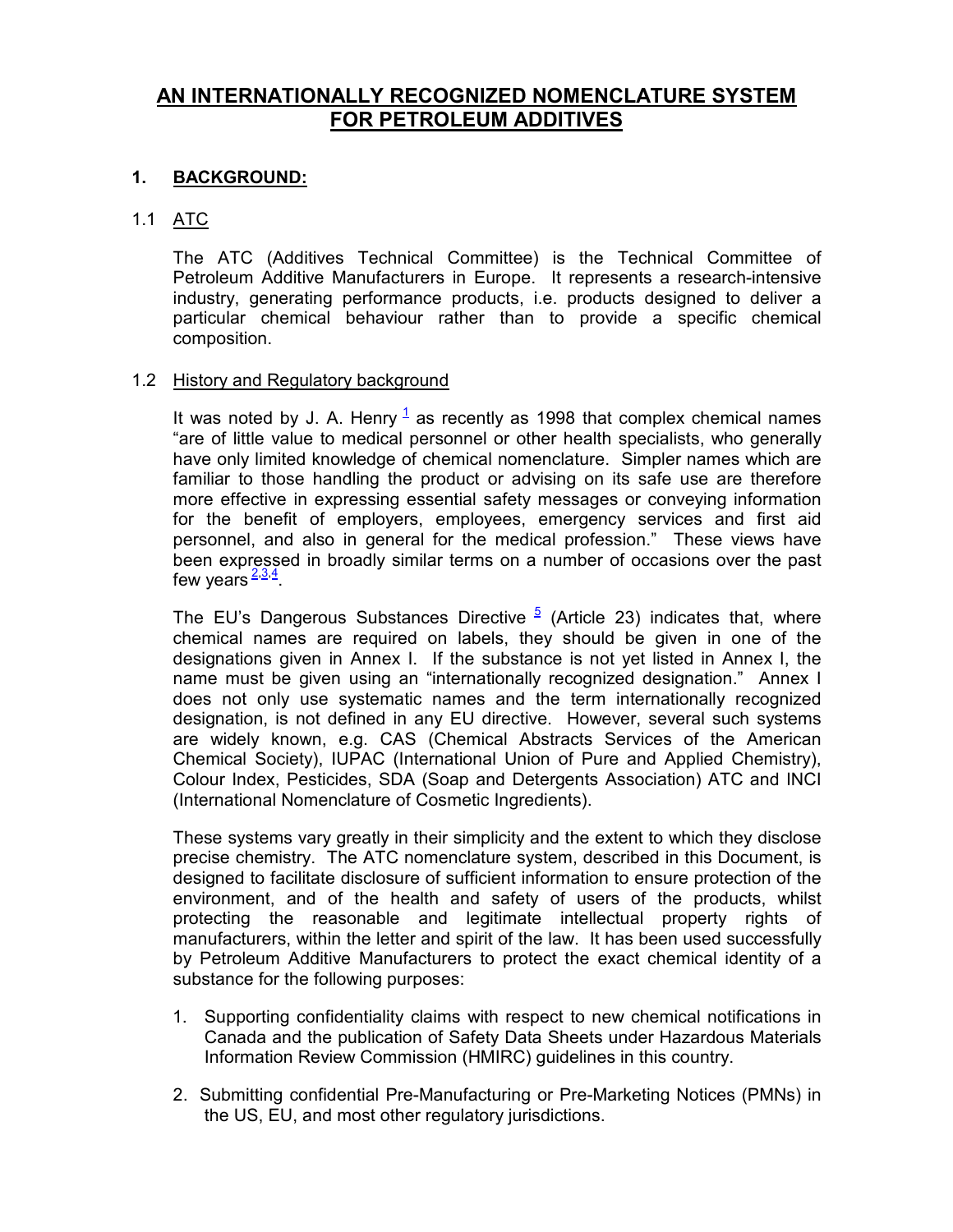3. Supporting submissions for confidentiality requests to EU Member State Competant Authorities under Article 15 of the current Dangerous Preparations Directive<sup>6</sup>.

 4. Supporting water-hazard classifications (Wassergefährdungsklasse or WGK) submitted to the Office of Commission for the Evaluation of Substances Hazardous to Waters (KBwS) at Umweltbundesamt (UBA) in Germany.

Finally, it may be mentioned that the data collection exercises currently being managed jointly by government and the chemical industry throughout the world use ATC nomenclature.

# **2. PROTECTION OF INTELLECTUAL PROPERTY:**

#### 2.1 Industry Concerns:

The ATC is concerned about the protection of the intellectual property of its member companies, particularly the precise chemical names of many of its proprietary petroleum additives. ATC agrees that sufficient information about the identity of chemicals must always be made available to permit the safe use and handling of these additives. Very precise information about the chemical identity of chemicals is always made available to medical professionals and Competent Authorities as needed, with the proviso that such information be kept confidential.

The Committee maintains the view that indiscriminate and uniformed public disclosure of the precise compositional details of additives in formulations is of little practical benefit to its customers. This is due to the fact that there is a basic lack of public expertise in interpreting complex chemical names and thereby a critical lack of the knowledge necessary to protect man and the environment in a meaningful and efficient manner. Industry also believes that any unilateral requirement to reveal the specific chemical names of substances in their products will negatively impact the market success of these products and critically reduce the resource necessary to research and generate less hazardous products for the future. In this context, ATC believes that neither the IUPAC nor the CAS systems offer an appropriate methodology for developing and disclosing the names of chemicals in its products.

## 2.2 Comparison of Nomenclature Systems:

Petroleum additives are generally difficult to name in the IUPAC or CAS systems. They are usually complex mixtures of closely related chemical species and are named after the major component(s) or functional groups. They also typically contain significant levels of diluent oil or other solvents to facilitate processing and product handling. This diluent may for example be a severely refined mineral oil, a light hydrocarbon, an oxygenated solvent, etc. For these reasons, petroleum additives manufacturers, suppliers, and their customers prefer the use of the more generalized and still functionally descriptive ATC nomenclature system which focuses increasing attention upon the main structural and physiological features which comprise those chemicals placed on the market.

This system, first formalized in the early 1980s, results in the derivation of generic chemical names which are easily recognized internationally and hence have added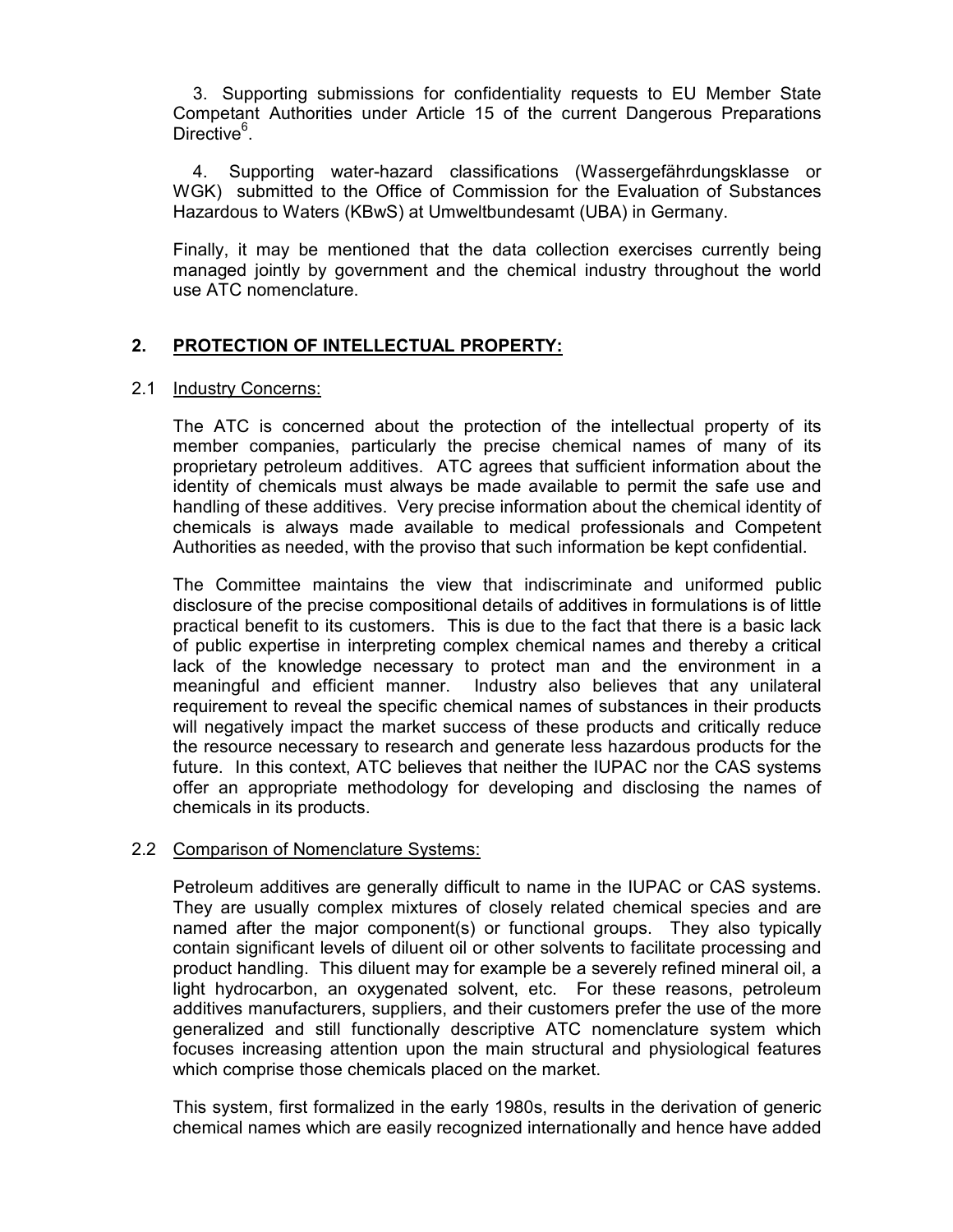special communicative value when used to label products and their corresponding safety data sheets. These names are typically shorter than CAS or IUPAC names and they immediately signal to a health professional any physiologically active chemical groups present. The following table illustrates how the nomenclature derived from two more complex systems compares with that suggested by the ATC system. These three chemicals are some of the least complex substances used by the industry.

| <b>ATC Name</b>                                  | <b>IUPAC Name</b>                                                                                               | <b>CAS Name</b>                                                                                      |
|--------------------------------------------------|-----------------------------------------------------------------------------------------------------------------|------------------------------------------------------------------------------------------------------|
| Zinc dialkyl<br>dithiophosphate                  | Zinc $bis[O,O-bis-(1-methylethyl)$<br>phosphorodithioato-S,S'l-, (T-4)                                          | Phosphorodithioic acid, di-<br>isopropyl ester, zinc salt.                                           |
| Magnesium<br>long-chain<br>alkaryl<br>sulphonate | Benzene, $2,4$ -di- $(2$ -methyl-C11-15)<br>sulphonic acid, magnesium salt                                      | Benzene sulphonic acid,<br>$C_{12}$ -C <sub>16</sub> alkyl derivatives,<br>magnesium salts           |
| Polyalkenyl<br>succinimide                       | 2,5 Furandione, dihydro-, 3-<br>(polybutenyl) derivatives, reaction<br>products with tetraethylene<br>pentamine | Amines, polyethylenepoly,<br>reaction products with<br>polybutenyl succinic anhydride<br>derivatives |

# **3. KEY CRITERIA FOR A NOMENCLATURE SYSTEM:**

A nomenclature system intended for broad general use must satisfy certain criteria for acceptability. It must be:

- Logical, consistent and informative without requiring esoteric interpretive chemical skills,
- Readily and logically extendable to similar but new products,
- Indicative regarding structural constitution associated with any potential physiological activity,
- Informative enough to establish a consistent basis for safe use and handling practices.

## **4. BASIC CONCEPTS OF THE ATC NOMENCLATURE SYSTEM:**

## 4.1 Major Structural Moieties:

Chemical additives can typically be described in generic terms or descriptors once one has evaluated the molecular structures and other specialized features present. For example, these chemicals often contain:

- Metals in ionic form
- Hydrocarbon based fragments, cyclic, acyclic, branched or linear, aromatic.
- Functional groups that connect desired moieties together into a single molecular structure.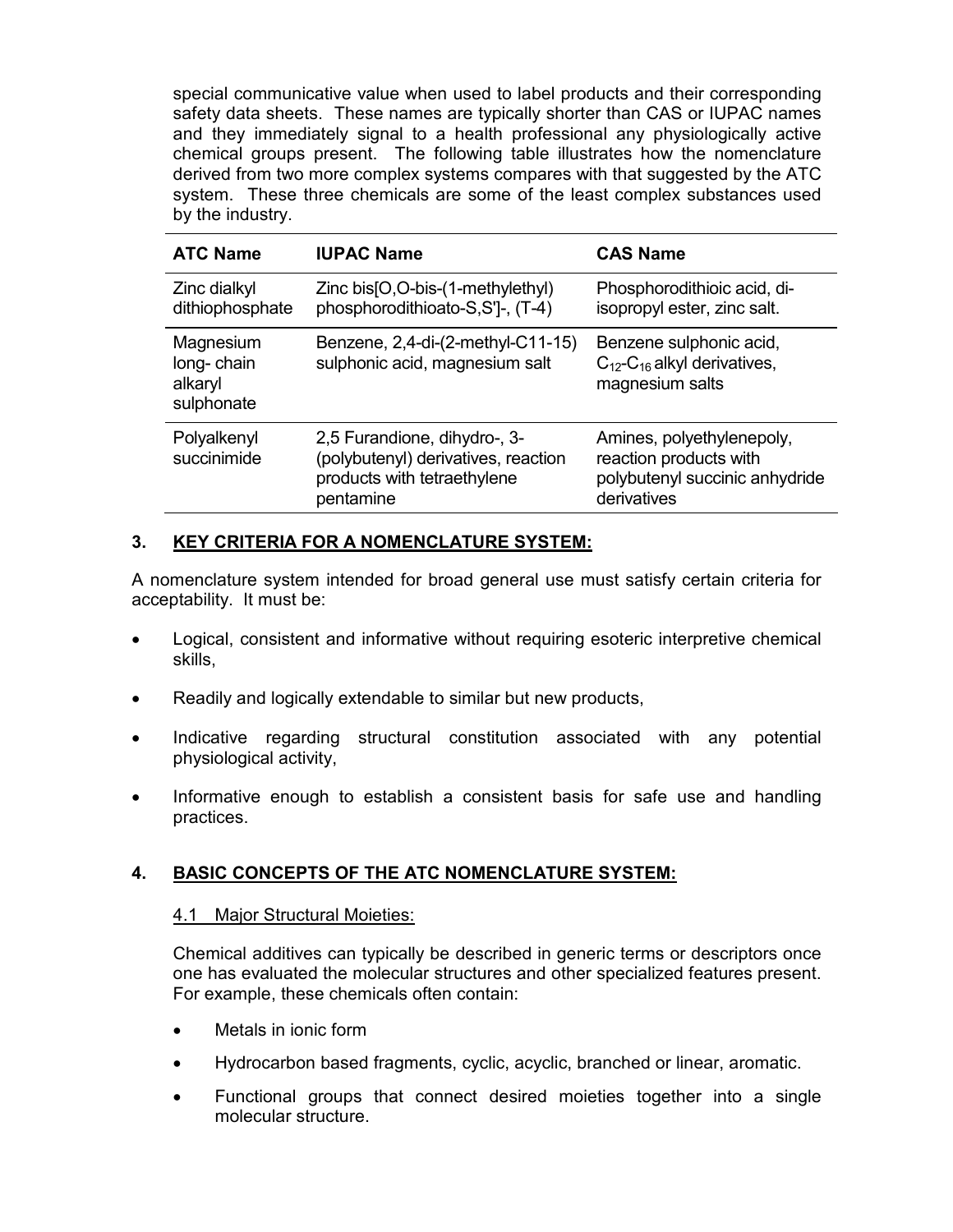For complex chemicals, these descriptors must be assembled in a logical sequence, bearing in mind the need for the name to provide essential technical and toxicological clues to their behaviour. In this way, the ATC nomenclature system meets the key requirements set out in section 3 above.

#### 4.2 Metal/Substrate Linkage:

Any metal present must be logically linked with its generic functional substrate, such as sulphonate, phenate, salicylate, phosphate, etc.

#### 4.3 Hydrocarbyl Type Descriptors:

Hydrocarbyl type descriptors may comprise but are not restricted to those listed in the following table:

| <b>Descriptor</b>     | <b>Meaning</b>                                                      | <b>Examples</b>                                          |
|-----------------------|---------------------------------------------------------------------|----------------------------------------------------------|
| Alkyl                 | $C_1$ to $C_{10}$ , saturated straight or<br>branched chain         | Butyl, octyl, isopropyl, 2-<br>ethylhexyl                |
| Long-chain alkyl      | Saturated straight or branched<br>chain $\geq C_{11}$               | Dodecyl, 3-propylundecyl,<br>eicosyl                     |
| Long-chain<br>alkaryl | Saturated straight or branched<br>chain $\geq C_{11}$ + aryl group  | Dodecylphenyl,<br>octadecylphenyl                        |
| Aryl                  | Aromatic hydrocarbon group                                          | Phenyl, naphthyl                                         |
| Alkaryl               | $C_1$ to $C_{10}$ Alkyl-aryl group                                  | Ethylphenyl, decylphenyl                                 |
| Alkenyl               | $C_1$ to $C_{10}$ group containing at<br>least one double bond      | Octenyl, methyloctenyl                                   |
| Long-chain<br>alkenyl | $\geq$ C <sub>11</sub> group containing at least<br>one double bond | Dodecenyl, octadecenyl                                   |
| Akylene               | $C_1$ to $C_{10}$ disubstituted alkane                              | Ethylenedi (as in ethylene<br>diamine)                   |
| Polyolefin            | Polymerized alkene                                                  | Polyisobutene or<br>polypropylene                        |
| Terpene               | Member of the terpenes group                                        | Alpha-pinene                                             |
| Hydrocarbyl           | Ill-defined hydrocarbon group                                       | Mixed straight and branched<br>chain alkanes and alkenes |

Note: A more specific carbon number range, or other information, would be added if this might have toxicological significance. In cases where technological knowledge might be disclosed in this way, the manufacturer may request that the user accept this information under confidential cover.

## 4.4 Active Group Descriptors:

Examples of active group descriptors will be found in the following list:

| Acid, acyl                    | Phenate <sup>a, b</sup> |
|-------------------------------|-------------------------|
| Acrylate, acrylo, acrylic     | Phosphate               |
| Alcohol, alcoxy, oxy, aryloxy | Phosphite               |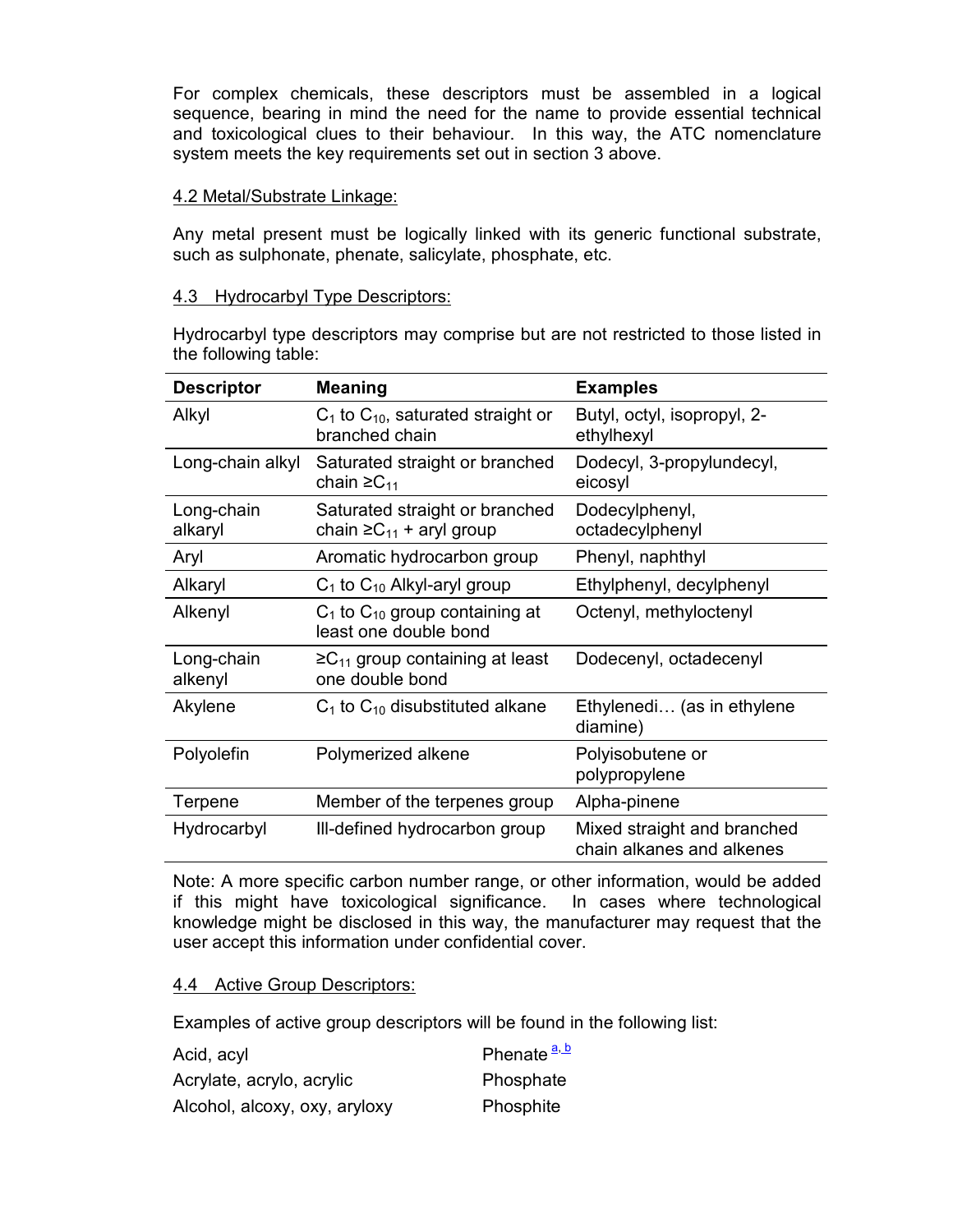| Alkyleneamine                         | Phosphonate, phosphonite, phosphinic                |
|---------------------------------------|-----------------------------------------------------|
| Amide, amido                          | Phosphorosulphide                                   |
| Amine, amino, ammonium                | Phosphorus oxyacid/ester <sup>c</sup>               |
| Anhydride                             | Polyacid, polyester                                 |
| Borate, borate ester                  | Polyalkylene glycol                                 |
| Boric acid derivative, borated        | Polyalkylenepolyamine                               |
| Carbonate, carbamate                  | Polyamine, polyamide                                |
| Carboxylic acid, carboxy, carboxylate | Polyether, polyoxyalky                              |
| Chlorosulphide                        | Polyfumarate                                        |
| Dithiophosphate, dithionate           | Polyol, polyoxy, polyoxyalkylene                    |
| Ester, esterified                     | Polysiloxane, polysilane                            |
| Ether, ethoxylated                    | Salicylate <sup>a</sup> , salicylic, salicyl        |
| Hydroxyl, hydroxylated, hydroxy       | Salt (inorganic only)                               |
| Imidazole, imidazolene,               | <b>Silicate</b>                                     |
| imidazolenone                         |                                                     |
| Imide, di-imide                       | Succinic, succinimide, succinate ester,<br>succinyl |
| Ketone, carbonyl, keto, oxo           | Sulphide, thiol, thioether                          |
| Maleated                              | Sulphonate <sup>a</sup>                             |
| Mercaptan, mercaptyl                  | Sulphurized, polysulphurized                        |
| Methacrylate, methacryl               | Thiazine, thiadiazole, thioamide, thiourea          |
| Naphthenate                           | Thiocarbamate, dithiocarbamate                      |
| Nitrate, nitrite, nitric, nitrile     | Triazole, triazine, triazolenone                    |
| Nitro, nitrilo                        | Urea, urethane                                      |
| Peroxide, peroxy                      |                                                     |

In addition, one could create any number of additional unspecified combinations of the above descriptors to more completely describe all of the functional aspects of a chemical substance in generic terms. One need not be limited by those options presented herein. The over arching principal governing the proper use of this system is that virtually all functional chemical moieties described in the chemical literature today are more commonly referred to using generic descriptor for the sake of simplicity without loss of clarity or meaning.

## Notes:

- a. For some product groups, e.g. sulphonate, phenate and salicylate detergents, it may be necessary to distinguish between 'overbased' and 'non-overbased' (or 'neutral') products. 'Overbased' means that the product contains additional metal carbonate in micellar form.
- b. Also known as phenoxylate or phenoxide.
- c. Only used in cases where it is not clear whether the group is an oxyacid or an ester.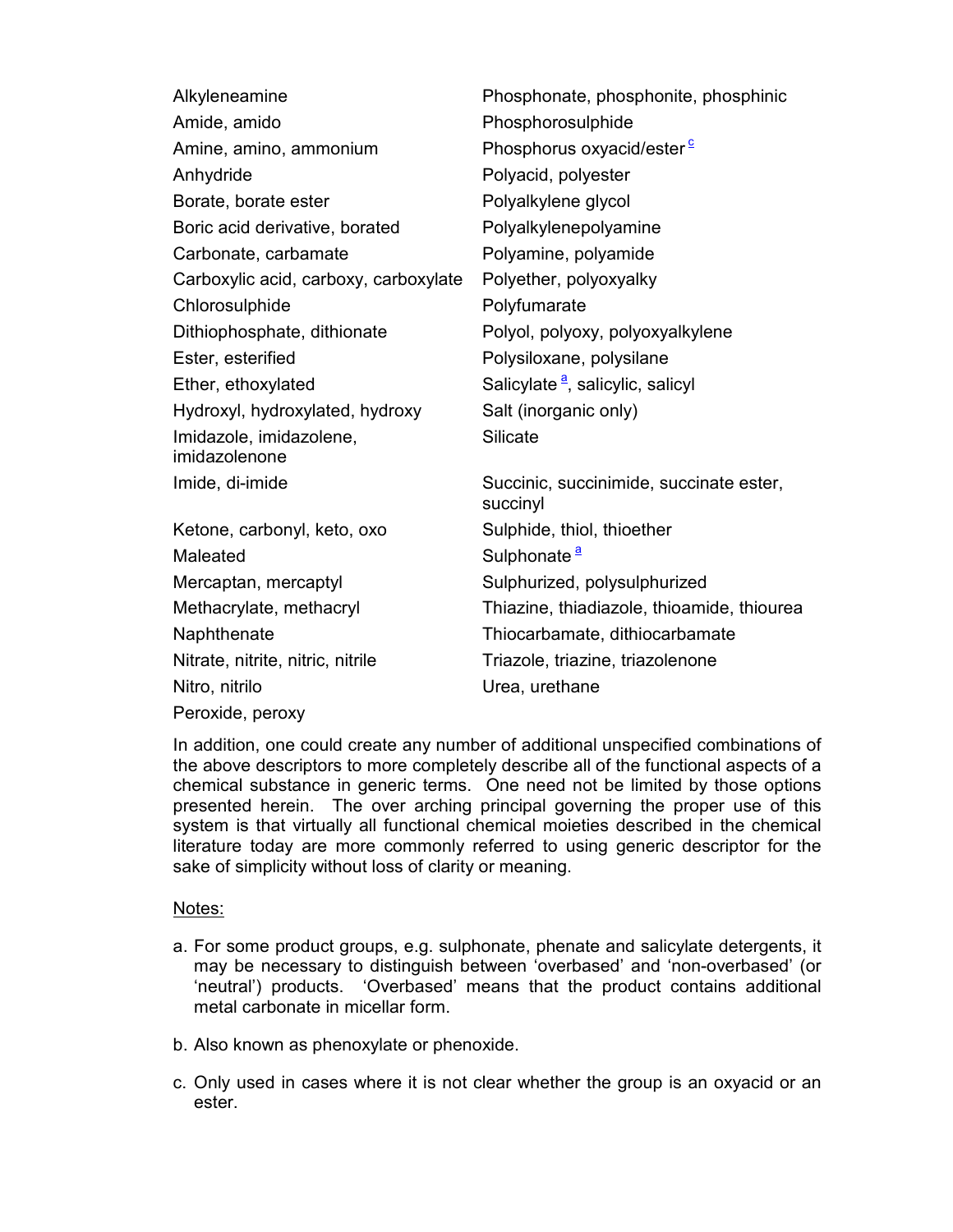# **5. EXAMPLES OF ATC NOMENCLATURE: Principles of the System.**

The principal aim of the system is to help maintain as much consistency in chemical group names as possible when composing generic names for chemicals. Whilst a suggested ordering of the principal functional words and phrases has been promoted historically, such conventions are not intended to be restrictive and should always take clear account the meaningful transmission of critical structural details. The following examples may help illustrate this approach.

If the chemical is the result of a reaction between an acid and a base, it is helpful to initially focus on that aspect of the chemical structure. For example, "calcium phenate" would indicate the reaction product of a base (Calcium Hydroxide) and Phenol (the acid species). If the phenol involved bears certain alkyl substituents, these can be reflected in the modifier e.g. alkyl phenol. Should the alkylphenol in this example be sulphurized, additional modifiers can be employed resulting in the term "calcium alkylphenate, sulphurized". An alternative description, such as "Calcium Alkylphenate Sulphide" might be confusing, insofar as one might conclude that this chemical also contains the elements of Calcium Sulphide. In the example above, the term "sulphurized" conveys a reaction step that involves the chemical insertion of sulphur to some degree as opposed to the incorporation of a potentially hazardous sulphide.

Working backwards from the ATC name itself, one can similarly understand the intended meaning of the following generic chemical name: "Magnesium Alkaryl Sulphonate". From the outset, it is clear that this substance is a magnesium salt of the sulphonic acid class of chemicals. More specifically, this salt is a derivative of an aryl sulphonic acid. The aryl group, which bears the sulphonic acid moiety, also comprises alkyl substituents. There would therefore be little ambiguity between this substance and an alkyl sulphonate.

When applied to the generic naming of neutral chemicals, the same general thinking applies. Focus is placed upon the principal chemical feature of the substance being considered. Take for example, succinimides. The term "alkenylsuccinimide" is a description derived from the chemical root, succinic acid. The implication is that this acid moiety links together an unspecified alkenyl group with an amine capable of forming an imide. A polyisobutenyl succinimide, molybdenum sulphide would satisfactorily describe a succinimide that has been used to form a chemical complex with a specific metal sulphide.

Using the concepts of the ATC nomenclature system as set out above, the following are some examples of internationally recognized names for current major petroleum additives in common use today. ATC Document No. 49 shows many of the chemical structures referred to below and is a useful companion guide for developing additional chemical names similar to those referred to below. It can be seen that this system of nomenclature conveys important information about the physical and chemical properties of complex chemical substances without revealing specific details about unique raw materials and proprietary manufacturing processes.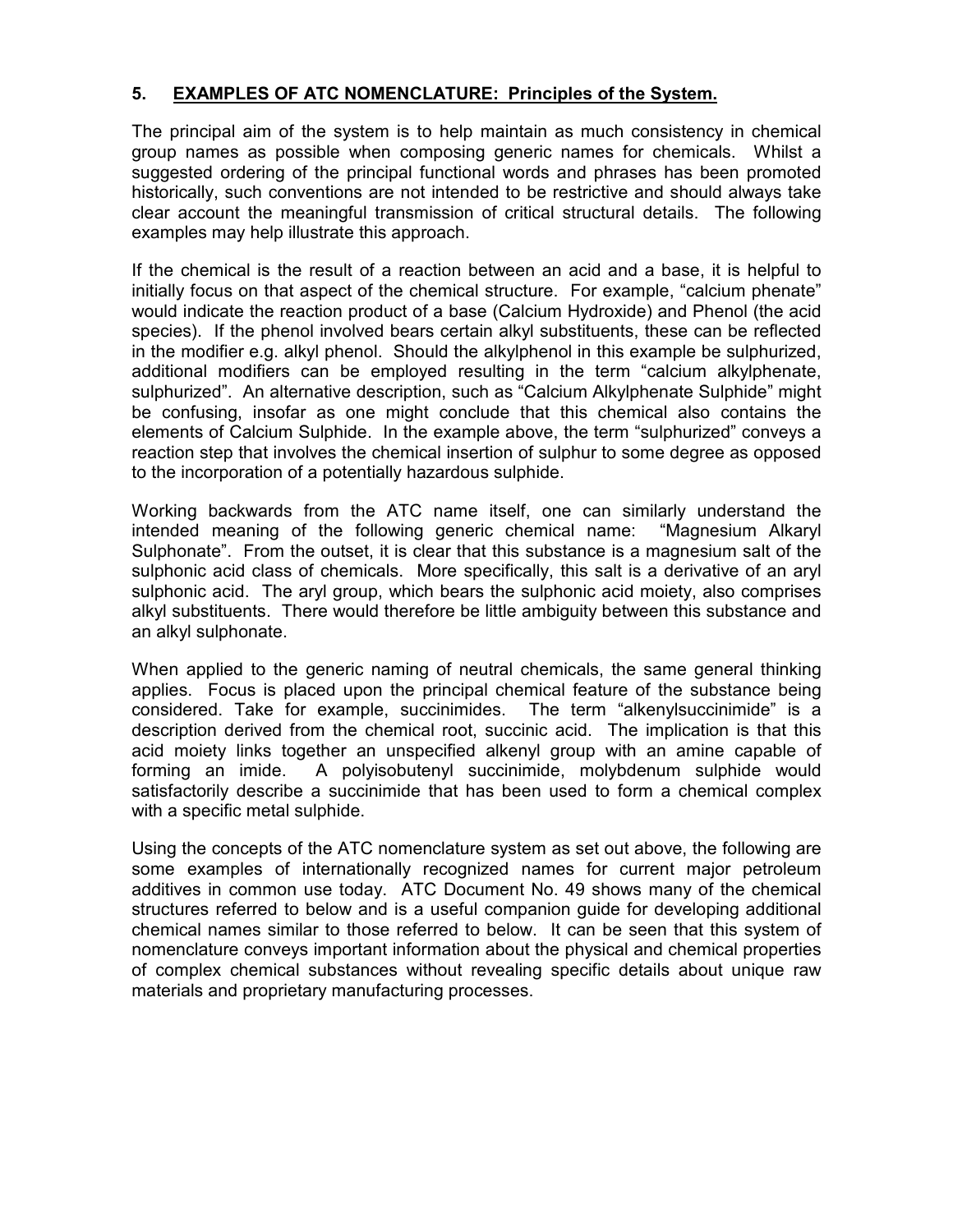# **6. SPECIFIC EXAMPLES OF ATC NOMENCLATURE:**

6.1 Zinc and Other Oxyphosphorus Additives:

Zinc alkaryl dithiophosphate Zinc alkyl dithiophosphate

# 6.2 Other Metal-Based Additives:

Barium long-chain alkaryl sulphonate Calcium long-chain alkaryl sulphonate Calcium long-chain alkyl phenate Calcium long-chain alkyl phenate, sulphurized Calcium long-chain alkyl salicylate Magnesium long-chain alkaryl sulphonate Magnesium long-chain alkyl phenate, sulphurized Magnesium long-chain alkyl salicylate Sodium long-chain alkaryl sulphonate

# 6.3 Nitrogen-containing Additives:

Alkyl ammonium dithiophosphate Alkyl dithio thiadiazole Alkyl nitrate Long-chain alkaryl polyether amidoamine Long-chain alkylpolyamide amine Polyamine Polyalkyl amino phenol Polyamino polyamide Polyether amide Polyether amine Polyolefin amide alkyleneamine Polyolefin amide alkyleneamine borate Polyolefin amine, polyolefin polyamine Polyolefin succinimide Polyolefin succinimide, borated Polyolefin sucinimide, molybdenum sulphide complex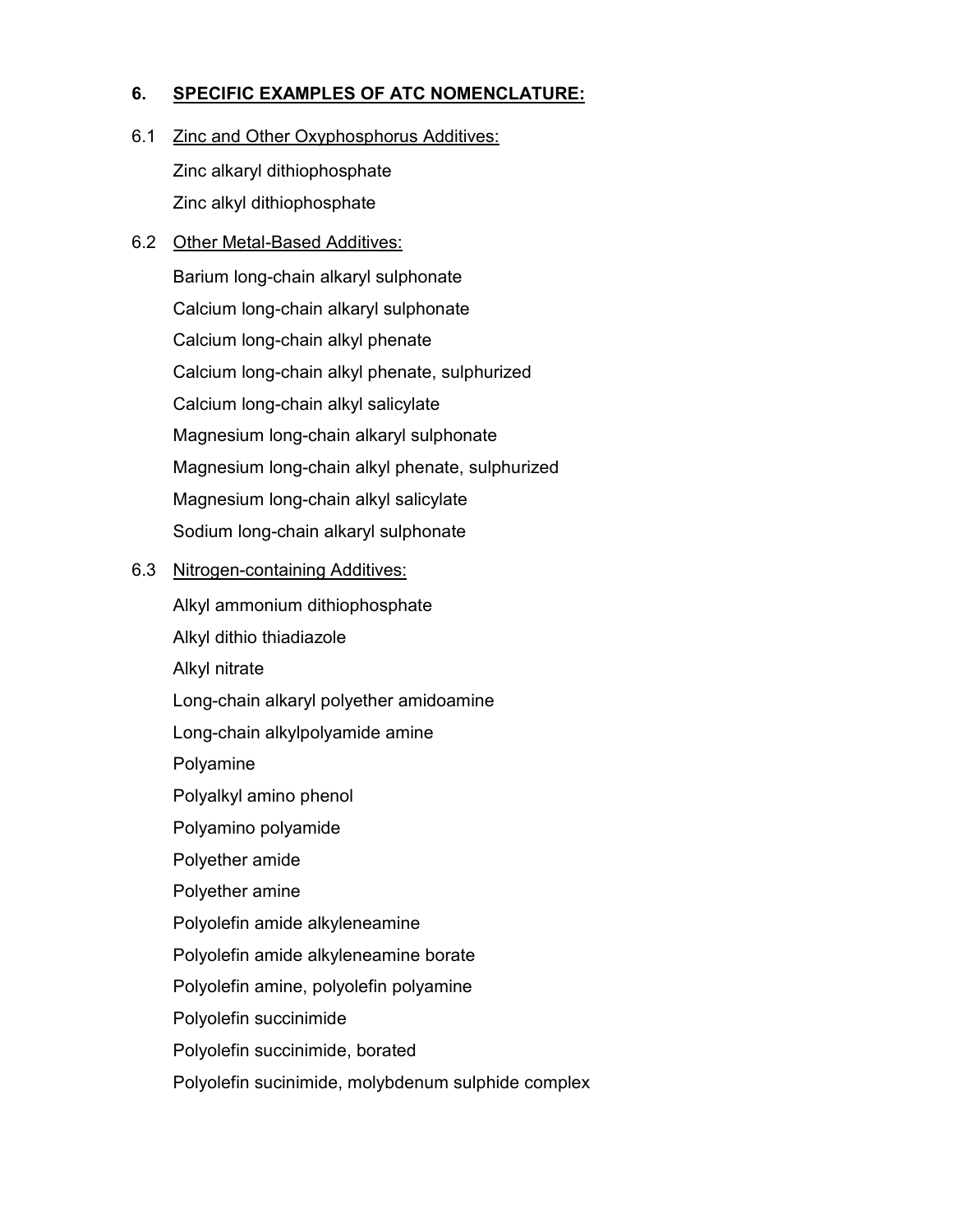## 6.4 Sulphides, Phosphorosulphides and Halogen-containing Additives:

Polyolefin phosphorosulphide Polyalkyl polysulfide Polyolefin sulphide Long-chain alkyl acid/ester sulphides Long-chain alkenyl thioester

# 6.5 Polymeric Additives:

Alkaryl polyether

- Alkyl ester copolymer
- Aryl polyolefin
- Hydrocarbyl polymer
- Long-chain alkaryl polyether
- Olefin/alkylester copolymer
- Polyacrylate ester
- Polyalkylene glycol
- Poly long-chain alkyl methacrylate
- Polyether
- Polyol
- Polyolefin
- Polyolefin ester

# 6.6 Other Additives:

Alkylphenol, hindered alkylphenol Branched alkylbenzene, linear alkylbenzene Long-chain alkane, long chain α-olefin Long-chain alkaryl sulphonic acid Long-chain alkyl carboxylic acid Long-chain alkyl salicylic acid Long-chain alkylester Severely refined virgin mineral oil